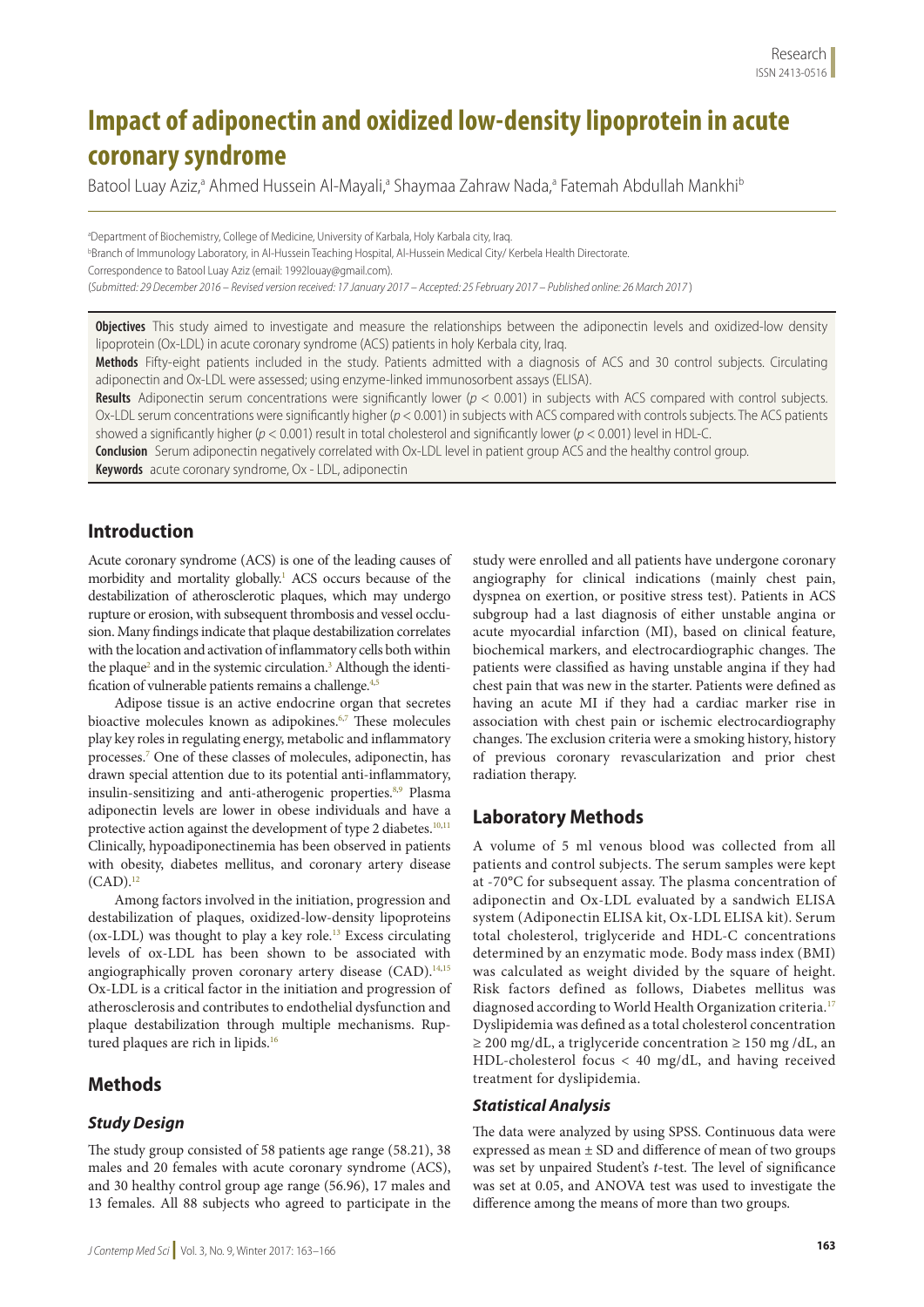# **Results**

The clinical characteristics of ACS patients and healthy control subjects are shown in Table 1 and Figure 1. Serum adiponectin levels in the ACS patients was significantly lower mean = 21.888 than those in healthy control subjects mean =  $36.09 (p < 0.0001)$ and serum ox-LDL levels in the ACS patients was significantly higher mean  $= 66.03$  than those in healthy control subjects mean = 19.6 ( $p < 0.001$ ). In Table 2, there were the mean BMI value and age was insignificant in the patient than healthy control ( $p > 0.05$ ). The serum HDL-C was significantly lower mean  $= 35.33$  in ACS patients ( $p < 0.0001$ ) in comparison with a healthy control group, but there were a significant difference in the total cholesterol in the ACS patient group in comparison with a healthy control group ( $p < 0.05$ ). Whereas no significant differences in the serum triglyceride, VLDL-C and LDL-C levels in comparison between ACS patient group and healthy control group ( $p > 0.05$ ). Increased triglyceride mean = 199.49, LDL-C mean = 123.32 and VLDL-C mean = 39.899 associated with the presence in patients admitted to C.C.U.

Results obtained showed that serum ox-LDL was significantly higher mean = 83.008 in diabetic and non-diabetic mean = 52.26 acute coronary syndrome (ACS) patients group in comparison with healthy control group ( $p < 0.001$ ), the results showed that there was a significantly lower levels mean = 18.7 of adiponectin in diabetic ACS patient group in comparison with healthy control group ( $p < 0.001$ ) and no significant differences in the serum triglyceride, TC, VLDL-C and LDL-C levels in comparison between diabetic and non-diabetic ACS patients group in comparison with healthy control group ( $p > 0.05$ ). While Serum HDL-C recorded a highly significant decreases in diabetic ACS patients mean = 31.48 in comparison with healthy

| Table 1. Comparison between acute coronary syndrome  |
|------------------------------------------------------|
| patients group and healthy control group in the mea- |
| sured adiponectin and Ox-LDL                         |

| <b>Parameters</b>   | <b>Patients</b>    | <b>Controls</b> | t-test          |
|---------------------|--------------------|-----------------|-----------------|
|                     | Mean $\pm$ SD      | Mean $\pm$ SD   | <i>p</i> -value |
| <b>Number</b>       | 58                 | 30              |                 |
| Adiponectin (ng/ml) | $21.888 \pm 6.531$ | $36.09 + 3.88$  | $0.000*$        |
| Ox-LDL (U/ml)       | $66.03 + 17.44$    | $19.6 + 3.15$   | $0.000*$        |

Student *t*-test between ACS patients and control group, \* Highly significant; SD, standard deviation; Ox-lDL, oxidized-low-density lipoprotein; Student *t*-test between ACS patients and control group; Significant: *p* < 0.05; Highly significant:  $p < 0.001$ ; No significant:  $p > 0.05$ .



Fig 1. **Correlation between Ox-LDL and adiponectin in acute coronary syndrome patients and healthy control group.**

control group ( $p < 0.001$ ). On the other hand, the age and BMI showed no significant difference between patients and healthy control group ( $p > 0.05$ ), as shown in Tables 3 and 4.

## **Discussion**

Cardiovascular diseases are important medical and public health issues throughout the worldwide. The ACS becomes progressively more common with increasing age and as the average age of world population is increasing, this problem will also rise.<sup>18</sup> In the this study, hypoadiponectinemia was found to be highly associated with CAD prevalence after adjustment for well-known CAD factors such as diabetes mellitus, dyslipidemia, hypertension and smoking habit in human subjects. For translation into the clinical setting, it is very important to determine the abnormal range of serum adiponectin concentrations this agreement with Kumada et al.<sup>17</sup> Adiponectin levels decrease as the number of significantly narrowed coronary arteries increase. Similar observation was made by the number of previous study<sup>19</sup> that found the adiponectin levels decreased as a function of number of significantly narrowed coronary arteries and that, in patients with ACS, those with various complex lesions had significantly lower adiponectin than those with a single complex lesion. So the present study reinforce, the protective role of adiponectin in the

Table 2. **Comparison between acute coronary syndrome patients group and healthy control group in the measured parameters**

| <b>Parameters</b>        | <b>Patients</b>   | <b>Controls</b>     | t-test          |
|--------------------------|-------------------|---------------------|-----------------|
|                          | Mean $\pm$ SD     | Mean $\pm$ SD       | <i>p</i> -value |
| Number                   | 58                | 30                  |                 |
| Age (years)              | $58.21 + 8.57$    | $56.96 \pm 9.01$    | 0.526           |
| BMI (kg/m <sup>2</sup> ) | $27.14 + 2.82$    | $27.01 \pm 2.92$    | 0.84            |
| TG (mq/dl)               | $199.49 + 99.42$  | $165.18 + 56.6668$  | 0.084           |
| $TC$ (mg/dl)             | $198.55 + 62.034$ | $173.951 + 33.3128$ | $0.046*$        |
| LDL (mg/dl)              | $123.32 + 65.259$ | $99.319 + 32.904$   | 0.063           |
| HDL (mg/dl)              | $35.33 + 6.166$   | $41.59 + 6.163$     | $0.000**$       |
| VLDL (mg/dl)             | $39.899 + 19.88$  | $33.036 + 11.333$   | 0.084           |

Student *t*-test between ACS patients and control group: \*  $^{\ast}$ Highly significant; TG, triglycerides; TC, total cholesterol; HDL-C, highdensity lipoprotein-cholesterol; SD, standard deviation; LDL-C, low-density lipoprotein-cholesterol; VLDL-C, very low-density lipoprotein cholesterol; BMI, body mass index; *p* value derived from Student *t*-test; Significant: *p* < 0.05; Highly significant: *p* < 0.001; No significant: *p* > 0.05.

| Table 3. Comparison between diabetic and non-diabetic acute |
|-------------------------------------------------------------|
| coronary syndrome patients group and healthy control        |
| group in the measured parameters using ANOVA test           |

| <b>Parameters</b>      | <b>Patient with ACS</b>  |                                      | Control (30)   | <i>p</i> -value |
|------------------------|--------------------------|--------------------------------------|----------------|-----------------|
|                        | D.M(26)<br>Mean $\pm$ SD | <b>Non D.M (32)</b><br>Mean $\pm$ SD | Mean $\pm$ SD  |                 |
| Number                 | 26                       | 32                                   | 30             |                 |
| Adiponectin<br>(nq/ml) | $18.7 + 4.9$             | $74.4 \pm 6.66$                      | $36.09 + 3.88$ | $0.000*$        |
| $Ox$ -LDL $(U/$        | $83.008 \pm 8.35$        | $52.26 + 8.08$                       | $19.6 + 3.1$   | $0.000*$        |

\* Highly significant; SD, standard deviation; Ox-LDL, oxidized low- density lipoprotein; *p* value derived from ANOVA test; Significant: *p* < 0.05; highly significant: *p* < 0.001.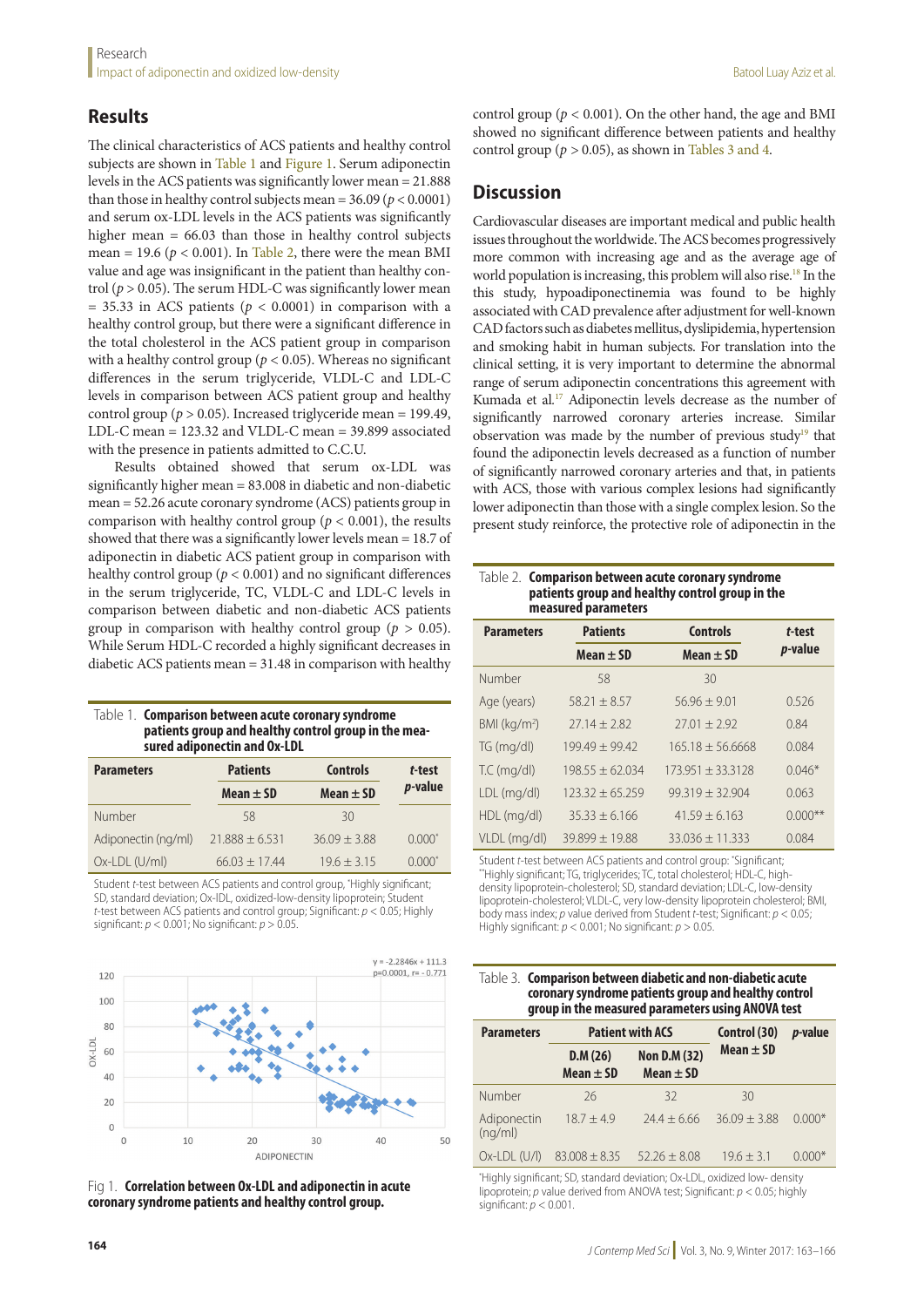| <b>Parameters</b> | <b>Patient with ACS</b> |                            | Control (30) Mean $\pm$ SD | <i>p</i> -value |
|-------------------|-------------------------|----------------------------|----------------------------|-----------------|
|                   | D.M (26) Mean $\pm$ SD  | Non D.M (32) Mean $\pm$ SD |                            |                 |
| Number            | 26                      | 32                         | 30                         |                 |
| Age               | $59.53 + 8.72$          | $57.12 + 8.43$             | $56.93 + 9.018$            | 0.480           |
| <b>BMI</b>        | $77.8 + 7.95$           | $26.6 + 2.6$               | $27.01 + 2.94$             | 0.275           |
| T.C               | $194.45 + 76.15$        | $201.4 + 48.3$             | $173.9 + 33.313$           | 0.125           |
| TG                | $211.34 + 102.12$       | $189.93 + 97.4$            | $165.1 + 56.666$           | 0.149           |
| $IDI-C$           | $121.32 + 83.8$         | $124.9 + 47.3$             | $99.319 + 32.90$           | 0.175           |
| $HDI - C$         | $31.48 + 6.98$          | $38.5 + 2.726$             | $41.5 + 6.163$             | $0.000*$        |
| $VIDI-C$          | $42.2 + 20.5$           | $37.9 + 19.47$             | $33.036 \pm 11.33$         | 0.149           |

| ${\sf Table~4.~}$ Comparison between diabetic and non-diabetic acute coronary syndrome patients group and |
|-----------------------------------------------------------------------------------------------------------|
| healthy control group in the measured parameters using ANOVA test                                         |

\* Highly significant; TG, triglycerides; TC, total cholesterol; HDL-C, high density lipoprotein - cholesterol; SD, standard deviation; LDL-C, low-density lipoprotein-cholesterol; VLDL, very low-density lipoprotein cholesterol; BMI, body mass index; *p* value derived from ANOVA test; Significant: *p* < 0.05; Highly significant: *p* < 0.001; No significant: *p* > 0.05.

evolution of atherosclerotic plaque. The results of this study show that circulating levels of ox-LDL metric with an ELISA method are significantly higher in patients with ACS than in healthy control group, the ox-LDL levels correlate with the presence of angiographic complex plaques. These results support the key role that ox-LDL may have in plaque destabilization and tear.<sup>20,21</sup> Several studies have exact the relation between circulating levels of ox-LDL and clinical manifestations of CAD with conflicting results.22,23 There is increasing evidence suggest that oxidative modification of LDL plays a pivotal role in the development of atherosclerosis.24–27 This study found that the levels of ox-LDL were significantly higher in ACS cases than in healthy control group, which was similar to our previous findings. $26,27$  These finding agree with the study mad by who found that Huiling Huang et al.<sup>28</sup> These findings indicate that serum ox-LDL levels are closely related with CAD.

### **Conclusion**

It was found that a presence of significant association between the adiponectin and Ox-LDL in acute coronary syndrome (ACS). Level of serum adiponectin was significantly lower in patients with ACS compared with healthy control group and level of serum ox-LDL was significantly higher in patients with ACS compared with healthy control group. Serum Adiponectin was negatively correlated with Ox-LDL level in patients' group and healthy control group. Hypoadiponectinemia was significantly associated with the presence ACS.  $\blacksquare$ 

### **References**

- 1. Azmi S, Goh A, Fong A, Anchah L. Quality of life among patients with acute coronary syndrome in Malaysia. Value in Health Regional Issues. 2015;6:80–83.
- 2. Anselmi M, Garbin U, Agostoni P, Fusaro M, Pasini AF, Nava C, et al. Plasma levels of oxidized-low-density lipoproteins are higher in patients with unstable angina and correlated with angiographic coronary complex plaques. Atherosclerosis. 2006;185:114–120.
- 3. Zalai CV, Kolodziejczyk MD, Pilarski L, Christov A, Nation PN, Lundstrom-Hobman M, et al. Increased circulating monocyte activation in patients with unstable coronary syndromes. J Am Coll Cardiol. 2001;38:1340–1347.
- 4. Pearson TA, Mensah GA, Alexander RW, Anderson JL, Cannon RO, Criqui M, et al. Markers of inflammation and cardiovascular disease: application to clinical and public health practice: a statement for healthcare professionals

from the Centers for Disease Control and Prevention and the American Heart Association. Circulation. 2003;107:499–511.

- 5. Idem. From vulnerable plaque to vulnerable patient: a call for new definitions and risk assessment strategies. Part II. Circulation. 2003;108:1772–1778.
- 6. Bluher M. Clinical relevance of adipokines. Diabetes Metab J. 2012;36:317–327.
- 7. Deng Y, Scherer PE. Adipokines as novel biomarkers and regulators of the metabolic syndrome. Ann N Y Acad Sci. 2010;1212:E1–E19.
- 8. Zhang H, Cui J, Zhang C. Emerging role of adipokines as mediators in atherosclerosis. World J Cardiol. 2010;2:370–376.
- 9. Kubota N, Terauchi Y, Yamauchi T, Kubota T, Moroi M, Matsui J, et al. Disruption of adiponectin causes insulin resistance and neointimal formation. J Biol Chem. 2002;277:25863–25866.
- 10. Hajer GR, van Haeften TW, Visseren FL. Adipose tissue dysfunction in obesity, diabetes, and vascular diseases. Eur Heart J. 2008;29:2959–2971.
- 11. Aprahamian TR, Sam F. Adiponectin in cardiovascular inflammation and obesity. Int J Inflamm. 2011;2011:376909.
- 12. Hotta K, Funahashi T, Bodkin NL, Ortmeyer HK, Arita Y, Hansen BC, et al. Circulating concentrations of the adipocyte protein adiponectin are decreased in parallel with reduced insulin sensitivity during the progression to type 2 diabetes in rhesus monkeys. Diabetes. 2001;50:1126–1133.
- 13. Libby P, Ridker PM, Maseri A. Inflammation and atherosclerosis. Circulation. 2002;105:1135–1143.
- 14. Weinbrenner T, Cladellas M, Covas MI, et al. The SOLOS Study Investigators. High oxidative stress in patients with stable coronary heart disease. Atherosclerosis. 2003;168:99–106.
- 15. Holvoet P, Mertens A, Verhamme P, Bogaerts K, Beyens G, Verhaeghe R, et al. Circulating oxidized lDL is a useful marker for identifying patients with coronary artery disease. Arterioscl Thromb Vas Biol. 2001;21:844–848.
- 16. Tsimikas S, Bergmark C, Beyer RW, Patel R, Pattison J, Miller E, et al. Temporal increases in plasma markers of oxidized-low-density lipoprotein strongly reflect the presence of acute coronary syndromes. J Am Coll Cardiol. 2003;41:360–370.
- 17. Kumada M, Kihara S, Sumitsuji S, Kawamoto T, Matsumoto S, Ouchi N, et al. Association of Hypoadiponectinemia With Coronary Artery Disease in Men. Arterioscler Thromb Vasc Biol. 2003;23:85–89.
- 18. Ahmed N, Kazmi S, Nawaz H, Javed M, Anwar SA, Alam MA. Frequency of diabetes mellitus in patients with acute coronary syndrome. J Ayub Med Coll Abbottabad. 2014;26:57–60.
- 19. Mittal A, Gupta MD, Meennahalli Palleda G, Vyas A, Tyagi S. Relationship of plasma adiponectin levels with acute coronary syndromes and coronary lesion severity in North Indian population. ISRN Cardiol. 2013;2013:854815.
- 20. Libby P, Ridker PM, Maseri A. Inflammation and atherosclerosis. Circulation. 2002;105:1135–1143.
- 21. Tsimikas S, Witztum JL. Measuring circulating oxidized low-density lipoprotein to evaluate coronary risk. Circulation. 2001;103:1930–2.
- 22. Ehara S, Ueda M, Naruko T, Haze K, Itoh A, Otsuka M, et al. Elevated levels of low-density lipoprotein show a positive relationship with the severity of acute coronary syndromes. Circulation. 2001;103:1955–60.